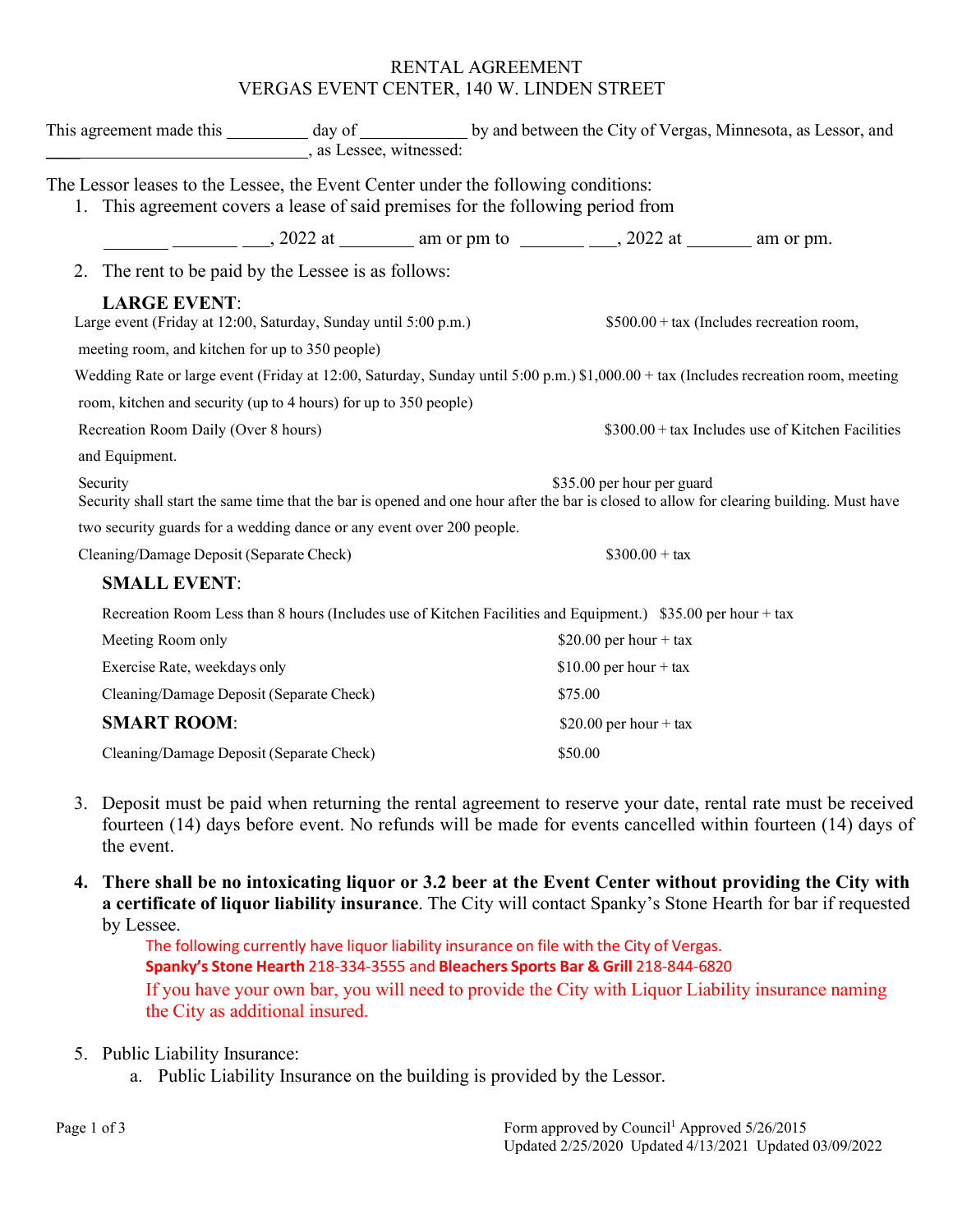# RENTAL AGREEMENT

### VERGAS EVENT CENTER, 140 W. LINDEN STREET

- b. Lessee will hold the Lessor harmless from any accident that might relate to event, unless caused by the negligence of the lessor.
- 6. Special Provisions:
	- a. All tables shall be wiped off and all garbage brought to outside dumpster following the event. Tables need to be placed in racks and racks need to be placed by stage wall of Event Center located by the bar after event.
	- b. Following the event chairs need to be stacked eight (8) high and placed by the outside wall of the Event Center.
	- c. You may put decorations up with damage-free hanging command strips. There shall be no tape, tacks, or masking tape used on the walls or posts. You may use hooks already located on pillars. All decorations need to be taken down at the end of your event.
	- d. Kitchen needs to be cleaned at the end of your event. Rinse out all coffee makers and pots at end of event. **Only Folgers coffee can be used in the coffee maker.** (If any other brand is used \$50.00 will be deducted from your deposit)
	- e. Candles must be placed in enclosed holders (if wax is found on table or floor \$25.00 will be deducted from your deposit).
	- f. If the Lessee hires a DJ or Music Group, it is their responsibility to let them know that all equipment must be removed when rental is complete.
	- **g.** If you would like to use the wireless internet password is **Verga\$2021.**
	- h. If Lessee would like information placed on sign in front of building the Lessee is responsible for giving us information they want placed on the sign. Informational or congratulatory messages regarding event only. Lettering can be put up fifteen (15) days before the event will be removed day after the event rental time. (or shorter period of time if requested by Lessee)
	- i. Security code for door will be provided before reserved rental time. Lessee is responsible for unlocking and locking doors during rental period.
	- j. Security has the authority to terminate events it deems uncontrollable.

Please contact the City Office 218-302-5996 or 218-841-0804 with questions.

Renter shall assume responsibility for damages to the building and fixtures not covered by insurance, except reasonable use and wearing thereof or other accidents not happening through the negligence of the renter.

# CITY OF VERGAS, LESSOR

I have read the above and hereby By: Agree to all conditions.

By:

Lessee